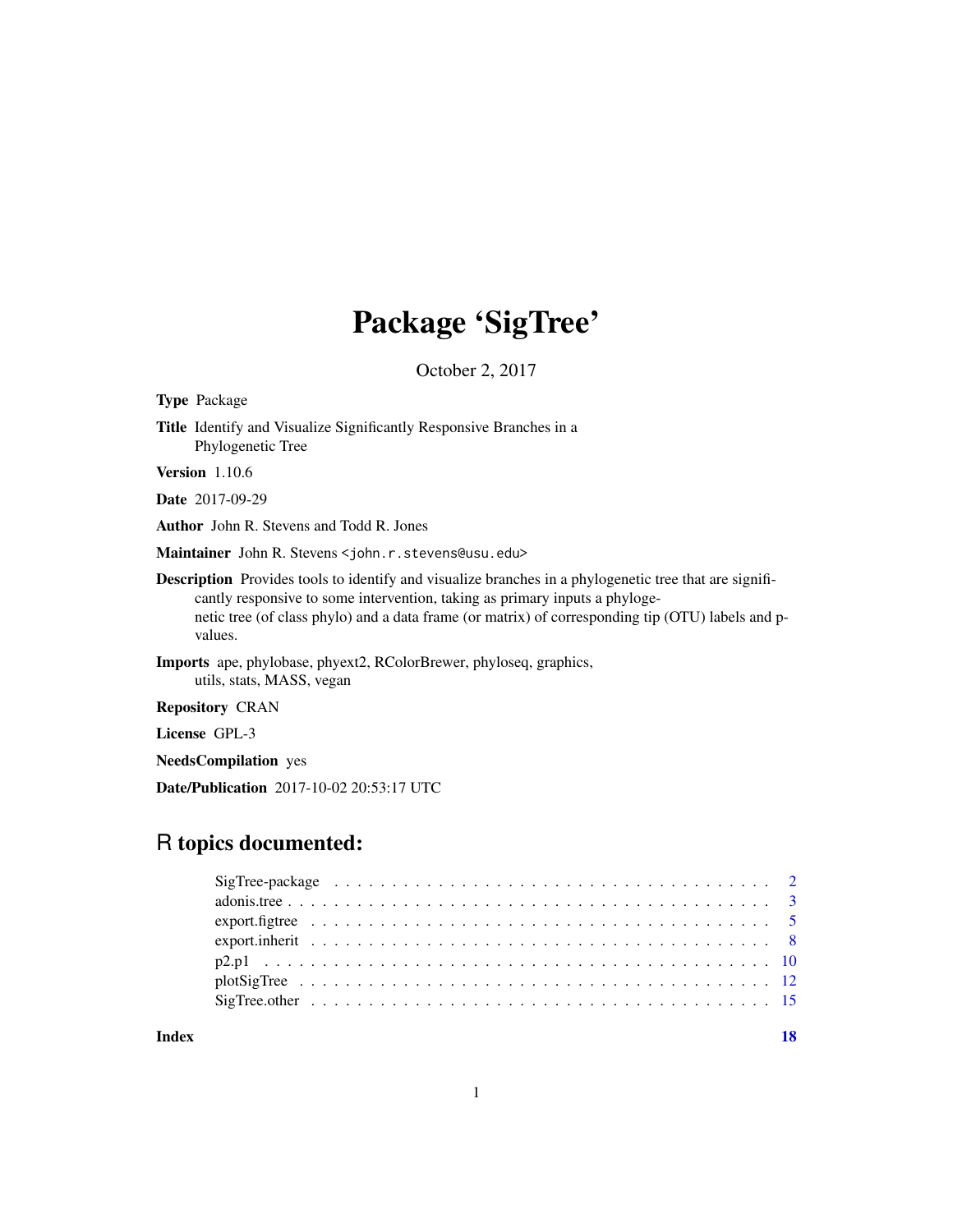<span id="page-1-0"></span>

#### Description

SigTree is a package of functions to determine significant response of branches of phylogenetic trees and produce colored plots both in R and (via exported .tre file) FigTree. [plotSigTree](#page-11-1) takes a phylogenetic tree (of class phylo) and a data frame (or matrix) of corresponding tip (OTU) labels and p-values and determines the significance of the branches (as families of p-values) and plots the tree with colored branches (corresponding to families) according to the level of significance of the branch. [export.inherit](#page-7-1) produces a CSV file (or data frame) with the p-values for all branches as well as which tips belong to which branches. export. figtree exports a .tre file that can be opened in FigTree that produces a colored plot (with colors according to the significance of corresponding branches) with p-value annotations.

# Details

| Package: | SigTree    |
|----------|------------|
| Type:    | Package    |
| Version: | 1.10.6     |
| Date:    | 2017-09-29 |
| License: | GPL-3      |

For more information, see the documentation for [plotSigTree](#page-11-1), [export.inherit](#page-7-1), and [export.figtree](#page-4-1). To access the tutorial document for this package, type in R: vignette("SigTree")

#### Author(s)

John R. Stevens and Todd R. Jones

Maintainer: John R. Stevens <john.r.stevens@usu.edu>

#### References

Stevens J.R., Jones T.R., Lefevre M., Ganesan B., and Weimer B.C. (2017) "SigTree: A Microbial Community Analysis Tool to Identify and Visualize Significantly Responsive Branches in a Phylogenetic Tree." Computational and Structural Biotechnology Journal 15:372-378.

Jones T.R. (2012) "SigTree: An Automated Meta-Analytic Approach to Find Significant Branches in a Phylogenetic Tree" (2012). MS Thesis, Utah State University, Department of Mathematics and Statistics. http://digitalcommons.usu.edu/etd/1314

FigTree is available at http://tree.bio.ed.ac.uk/software/figtree/.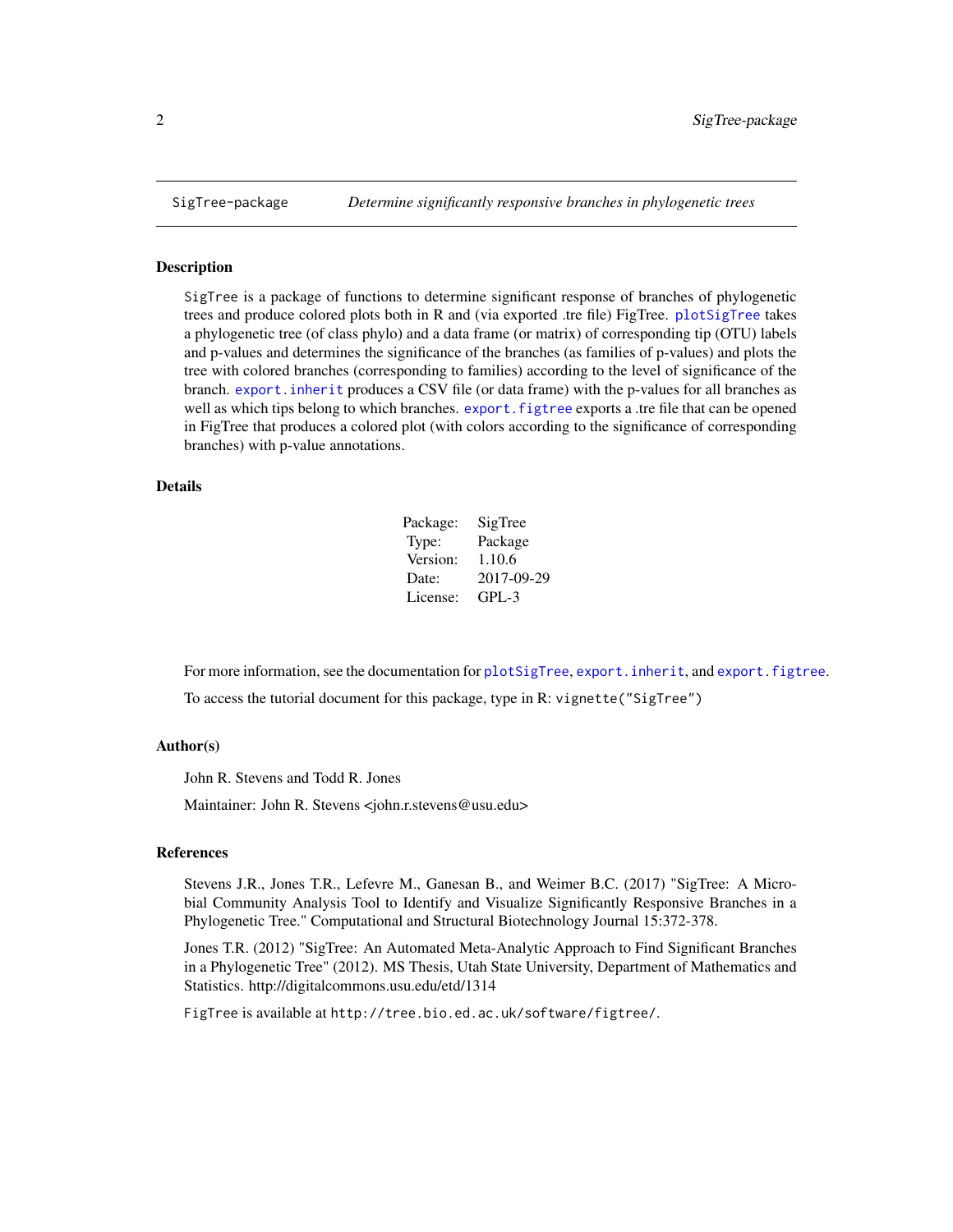<span id="page-2-0"></span>adonis.tree *Function to perform adonis test of independence on p-values from tests of multiple OTUs.*

#### Description

adonis.tree takes tree and unsorted.pvalues and computes a p-value corresponding to a test for significant differences among the p-values in unsorted.pvalues based on the between-OTU distances in the phylogenetic tree tree.

#### Usage

adonis.tree(tree, unsorted.pvalues, seed=1234, perms=10000, z=TRUE, make2sided=TRUE)

#### Arguments

| tree             | a phylogenetic tree of class phylo.                                                                                                                                                                    |
|------------------|--------------------------------------------------------------------------------------------------------------------------------------------------------------------------------------------------------|
| unsorted.pvalues |                                                                                                                                                                                                        |
|                  | a data frame (or matrix) with tip labels in column 1 and p-values in column 2.<br>The tip labels must correspond to the tip labels in tree.                                                            |
| seed             | positive integer seed value, to force reproducibility of permutations.                                                                                                                                 |
| perms            | number of permutations to employ for adonis test                                                                                                                                                       |
| z                | logical argument (TRUE or FALSE) indicating whether or not to convert p-<br>values to corresponding standard normal $(Z)$ variates, on which scale the adonis<br>test would subsequently be performed. |
| make2sided       | logical argument (TRUE or FLASE) indicating whether or not to convert p-<br>values to two-sided; this should be TRUE whenever unsorted pvalues are<br>one-sided p-values.                              |

#### Details

After converting p-values to corresponding standard normal (Z) variates (when make2sided=TRUE), and obtaining the distance matrix of between-OTU distances, this function employs the adonis function of the package vegan. This effectively results in a test of whether the OTU p-values are independent (the null hypothesis here), or whether differences among the OTU p-values are associated with between-OTU distances.

The "adonis" method was apparently originally called "anodis", for "analysis of dissimilarities". To more easily distinguish this method from ANOSIM ("analysis of similarities", which also handles dissimilarities), it was re-named "anodis". According to the help file for adonis, "Most anosim models could be analyzed with adonis, which seems to be a more robust alternative" because it is less sensitive to dispersion effects (Warton et al., 2012).

To access the tutorial document for this package (including this function), type in R: vignette("SigTree")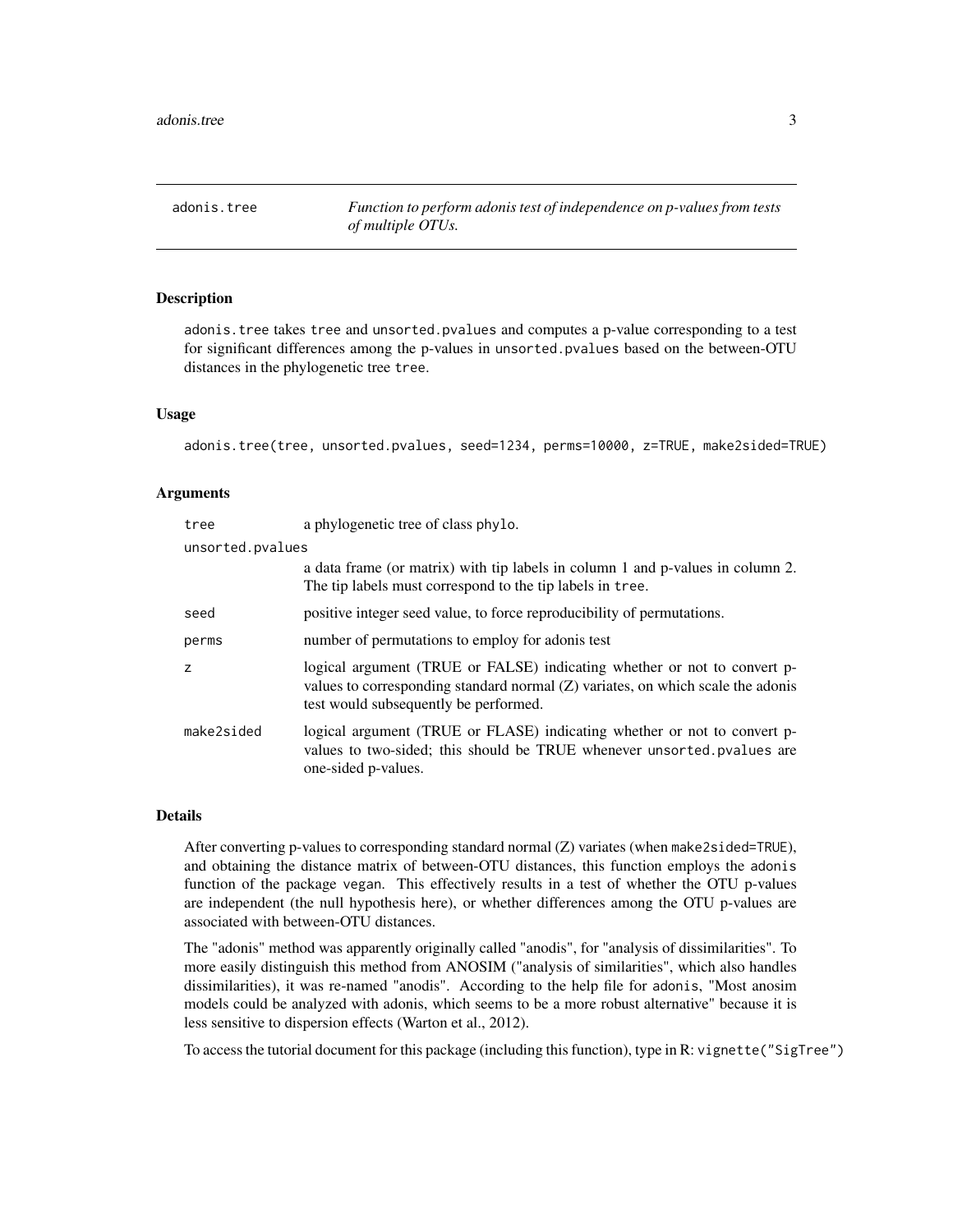#### Value

This function returns a single numeric value, corresponding to a p-value of null: "p-values for OTUs are independent" vs. alternative: "OTU p-value differences are associated with pairwise OTU distances".

#### Author(s)

John R. Stevens

#### References

Stevens J.R., Jones T.R., Lefevre M., Ganesan B., and Weimer B.C. (2017) "SigTree: A Microbial Community Analysis Tool to Identify and Visualize Significantly Responsive Branches in a Phylogenetic Tree." Computational and Structural Biotechnology Journal 15:372-378.

Jones T.R. (2012) "SigTree: An Automated Meta-Analytic Approach to Find Significant Branches in a Phylogenetic Tree" (2012). MS Thesis, Utah State University, Department of Mathematics and Statistics. http://digitalcommons.usu.edu/etd/1314

Anderson, M.J. (2001) "A new method for non-parametric multivariate analysis of variance." Austral Ecology, 26: 32-46.

Reiss P.T., Stevens M.H.H., Shehzad Z., Petkova E., and Milham M.P. (2010) "On Distance-Based Permutation Tests for Between-Group Comparisons." Biometrics 66:636-643.

Warton, D.I., Wright, T.W., Wang, Y. (2012) "Distance-based multivariate analyses confound location and dispersion effects." Methods in Ecology and Evolution, 3, 89-101.

## Examples

```
### To access the tutorial document for this package, type in R (not run here):
# vignette('SigTree')
```

```
### Create tree, then data frame, then use plotSigTree to plot the tree
### Code for random tree and data frame
node.size <- 10
seed <- 109
# Create tree
set.seed(seed);
library(ape)
r.tree <- rtree(node.size)
# Create p-values data frame
set.seed(seed)
r.pval <- rbeta(node.size, .1, .1)
# Randomize the order of the tip labels
# (just to emphasize that labels need not be sorted)
set.seed(seed)
r.tip.label <- sample(r.tree$tip.label, size=length(r.tree$tip.label))
r.pvalues <- data.frame(label=r.tip.label, pval=r.pval)
# Check for dependence among p-values; lack of significance here
```

```
# indicates default test="Stouffer" would be appropriate in other
```

```
# main SigTree package functions (plotSigTree, export.figtree,
```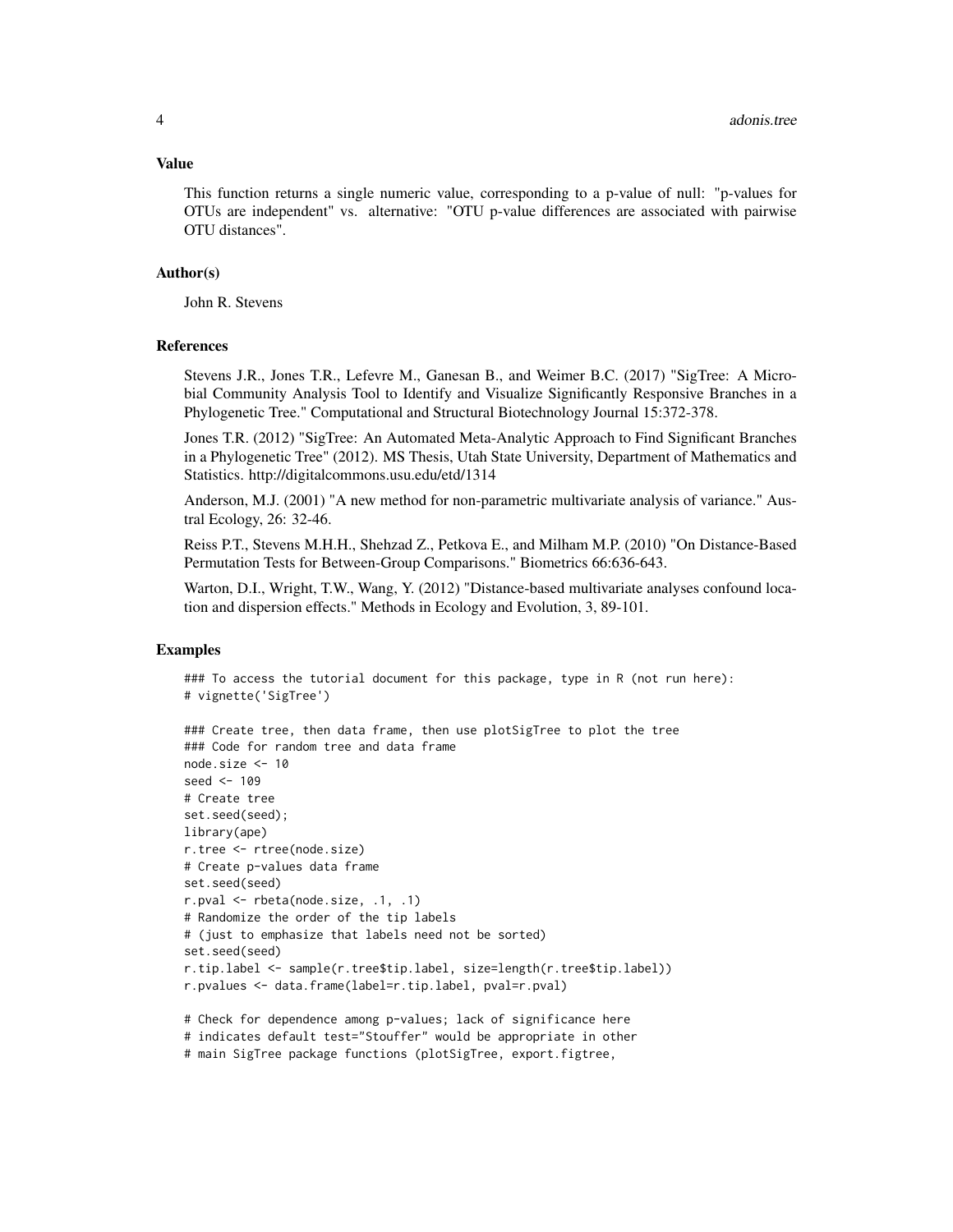<span id="page-4-0"></span>export.figtree 5

```
# and export.inherit); otherwise, test="Hartung" would be more
# appropriate.
adonis.tree(r.tree,r.pvalues)
```
<span id="page-4-1"></span>

| export.figtree | <i>Function to export a NEXUS file that can be opened in FigTree to pro-</i> |
|----------------|------------------------------------------------------------------------------|
|                | duce a plot of the phylogenetic tree with branches colored according         |
|                | to significance of families of p-values                                      |

#### Description

export.figtree takes tree and unsorted.pvalues and produces a NEXUS file that can FigTree can subsequently open. The p-values for each branch (family of tips) are computed and the branches are colored accordingly. It computes the p-values based on arguments involving p-value adjustment (for multiple hypothesis testing) and either Stouffer's or Fisher's p-value combination method. There are arguments that allow for the customization of the p-value cutoff ranges as well as the colors to be used in the coloring of the branches. There is also an option to include annotations for each edge that contain the p-value for the corresponding branch.

#### Usage

```
export.figtree(tree, unsorted.pvalues, adjust=TRUE, side=1,
method="hommel", p.cutoffs=ifelse(rep(side==1, ifelse(side==1, 6, 3)),
c(.01, .05, .1, .9, .95, .99), c(.01, .05, .1)), file="",
pal=ifelse(rep(side==1, ifelse(side==1, 1, length(p.cutoffs)+1)),
"RdBu", rev(brewer.pal(length(p.cutoffs)+1,"Reds"))),
test = "Stouffer", edge.label=TRUE, ignore.edge.length=FALSE,
branch="edge")
```
#### **Arguments**

| tree             | a phylogenetic tree of class phylo.                                                                                                                                                                                                                                                             |  |
|------------------|-------------------------------------------------------------------------------------------------------------------------------------------------------------------------------------------------------------------------------------------------------------------------------------------------|--|
| unsorted.pvalues |                                                                                                                                                                                                                                                                                                 |  |
|                  | a data frame (or matrix) with tip labels in column 1 and p-values in column 2.<br>The tip labels must correspond to the tip labels in tree.                                                                                                                                                     |  |
| adjust           | a logical argument that controls whether there is p-value adjustment performed<br>(TRUE) or not (FALSE).                                                                                                                                                                                        |  |
| side             | a numerical argument that takes values 1 and 2, depending on whether the p-<br>values in unsorted. pvalues are 1-sided or 2-sided, respectively. Only used in<br>$p$ -value adjustment if adjust = TRUE.                                                                                        |  |
| method           | one of the p-value adjustment methods (used for multiple-hypothesis testing)<br>found in p. adjust.methods ("holm", "hochberg", "hommel", "BH", "bonferroni",<br>"BY", "fdr", and "none"). See help for p. adjust for more details on these<br>methods. method is only used if adjust $=$ TRUE. |  |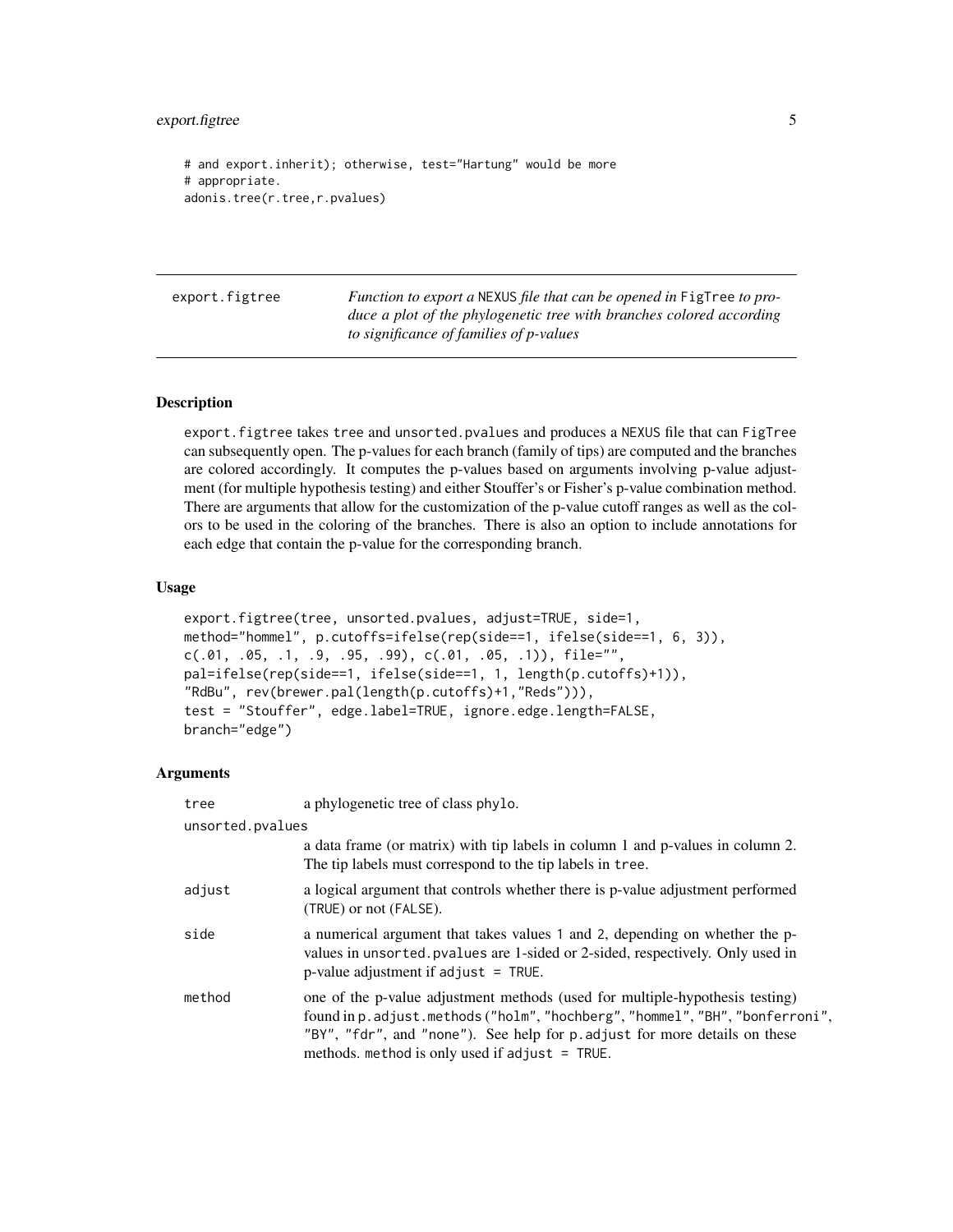| p.cutoffs          | a vector of increasing p-value cutoffs (excluding 0 and 1) to determine the ranges<br>of p-values used in the coloring of the branches.                                                                                                                                                                        |
|--------------------|----------------------------------------------------------------------------------------------------------------------------------------------------------------------------------------------------------------------------------------------------------------------------------------------------------------|
| file               | the file path that the NEXUS file that FigTree can open is written to.                                                                                                                                                                                                                                         |
| pal                | one of the palettes from the RColorBrewer package (see brewer.pal.info for<br>a list) or a vector of hexadecimal colors. These are the colors that are used to<br>color the branches. The first color corresponds to the first range in p.cutoffs and<br>so on.                                                |
| test               | a character string taking on "Hartung", "Stouffer", or "Fisher". This is<br>the p-value combination method that will be used. In most cases, "Stouffer"<br>will be most appropriate, unless adonis. tree indicates significant evidence of<br>dependence among p-values, in which case "Hartung" is preferred. |
| edge.label         | a logical argument that, when TRUE, produces edge label annotations in FigTree.<br>These annotations are the p-values of the edge's parent node when branch="node".<br>They are accessible via highlighting an edge, hitting the Annotate button, and<br>selecting P-value.                                    |
| ignore.edge.length |                                                                                                                                                                                                                                                                                                                |
|                    | a logical parameter. When TRUE, the edge lengths from tree are ignored and<br>FigTree creates its own edge lengths. ignore.edge.length has no effect if<br>the edges in tree have no defined length.                                                                                                           |
| branch             | a character controlling branch definition: "edge" and "node" are the only op-<br>tions. This does not affect statistical methods, only the colors used in edge<br>coloring. Prior to package version 1.2, only branch="node" was implemented.                                                                  |

#### Details

The tip labels of tree (accessed via tree\$tip.label) must have the same names (and the same length) as the tip labels in unsorted.pvalues, but may be in a different order. The p-values in column 2 of unsorted. pvalues obviously must be in the  $[0, 1]$  range. p. cutoffs takes values in the  $(0, 1)$  range. The default value for p. cutoffs is  $c(0.01, 0.05, 0.1, 0.9, 0.95, 0.99)$  if side is 1 and c(0.01, 0.05, 0.1) if side is 2. Thus, the ranges (when side is 1) are: [0, .01], (.01, .05], ..., (.99, 1]. These ranges correspond to the colors specified in pal. P-values in the [0, .01] range correspond to the left-most color if pal is a palette (view this via display. brewer. pal( $x$ , pal) - where x is the number of colors to be used) or the first value in the vector if pal is a vector of colors. If pal is a vector of colors, then the length of pal should be one greater than the length of p.cutoffs. In other words, its length must be the same as the number of p-value ranges. In addition, each color in this vector of colors needs to be in hexadecimal format, for example, "#B2182B". Formats of colors other than hexadecimal will likely give unwanted results in the edges of the tree produced in *FigTree*, such as all-black edges or the edges being colored in a meaningless way. This is because the color conversion assumes hexadecimal colors. The default value of pal is "RdBu" (a divergent palette of reds and blues, with reds corresponding to small p-values) if side is 1 and the reverse of "Reds" (a sequential palette) if side is 2. The sequential palettes in RColorBrewer go from light to dark, so "Reds" is reversed so that the dark red corresponds to small p-values. It probably makes more sense to use a divergent palette when using 1-sided p-values and a sequential palette (reversed) when using 2-sided p-values. To create a vector of reversed colors from a palette with x number of colors and "PaletteName" as the name of the palette, use rev(brewer.pal(x, "PaletteName")). ignore.edge.length may be useful to get a more uniformly-shaped tree. export.figtree assumes that each internal node has exactly two descendants. It also assumes that each internal node has a lower number than each of its ancestors (excluding tips).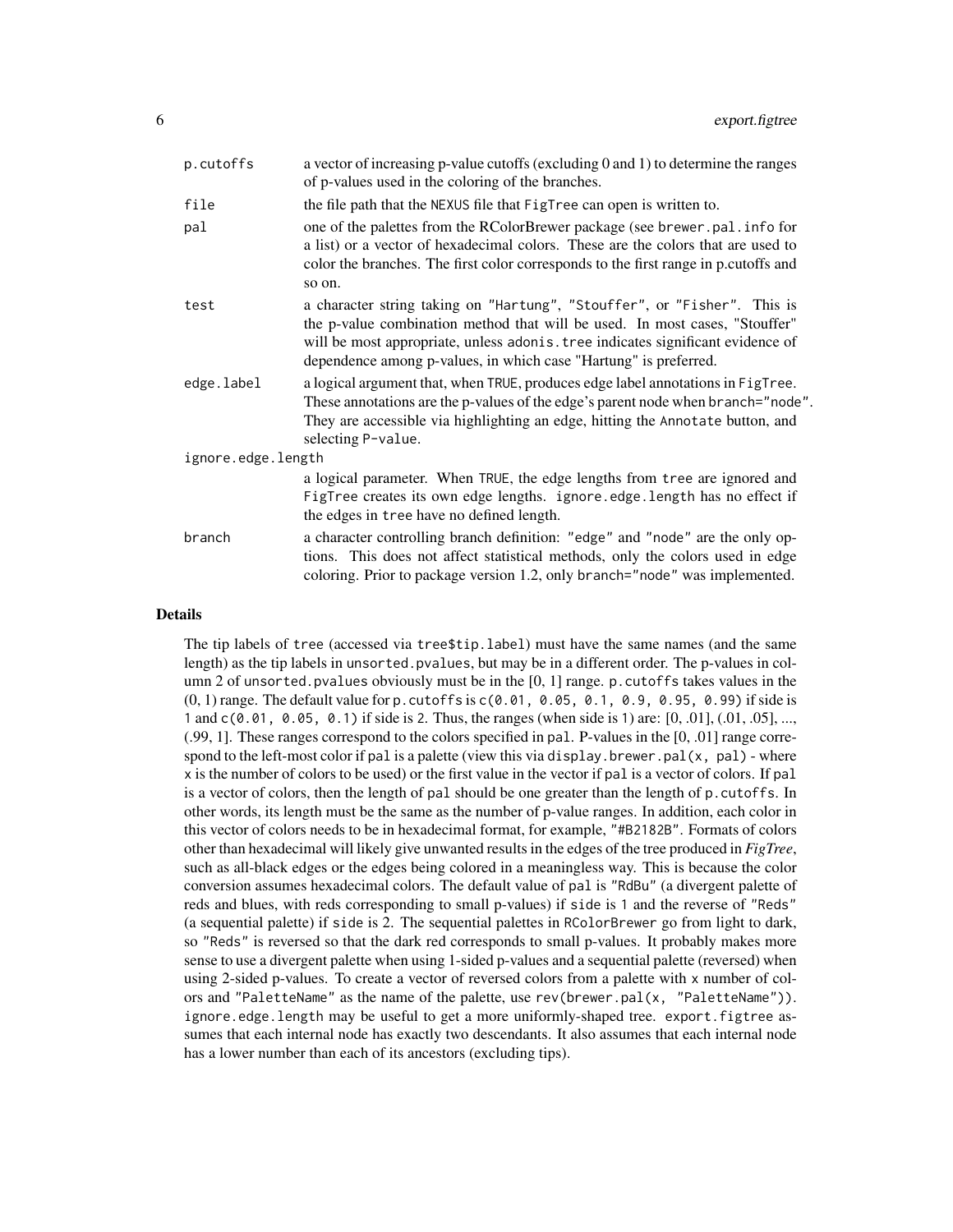# export.figtree 7

The branch argument controls whether edge coloring corresponds to the combined p-value of the tips below the edge ("edge") or of the tips below the edge's leading (away from the tips) node ("node"). Note that if branch="node" is used, then both edges leaving a node will necessarily be colored the same.

To access the tutorial document for this package (including this function), type in R: vignette("SigTree")

#### Value

This function creates a NEXUS file that can be opened by the program FigTree.

#### Author(s)

John R. Stevens and Todd R. Jones

#### References

Stevens J.R., Jones T.R., Lefevre M., Ganesan B., and Weimer B.C. (2017) "SigTree: A Microbial Community Analysis Tool to Identify and Visualize Significantly Responsive Branches in a Phylogenetic Tree." Computational and Structural Biotechnology Journal 15:372-378.

Jones T.R. (2012) "SigTree: An Automated Meta-Analytic Approach to Find Significant Branches in a Phylogenetic Tree" (2012). MS Thesis, Utah State University, Department of Mathematics and Statistics. http://digitalcommons.usu.edu/etd/1314

FigTree is available at http://tree.bio.ed.ac.uk/software/figtree/.

#### Examples

```
### To access the tutorial document for this package, type in R (not run here):
# vignette("SigTree")
### Create tree, then data frame, then use plotSigTree to plot the tree
### Code for random tree and data frame
node.size <- 10
seed <- 109
# Create tree
set.seed(seed)
library(ape)
r.tree <- rtree(node.size)
# Create p-values data frame
set.seed(seed)
r.pval <- rbeta(node.size, .1, .1)
# Randomize the order of the tip labels
# (just to emphasize that labels need not be sorted)
set.seed(seed)
r.tip.label <- sample(r.tree$tip.label, size=length(r.tree$tip.label))
r.pvalues <- data.frame(label=r.tip.label, pval=r.pval)
# Check for dependence among p-values; lack of significance here
# indicates default test="Stouffer" is appropriate;
```
# otherwise, test="Hartung" would be more appropriate.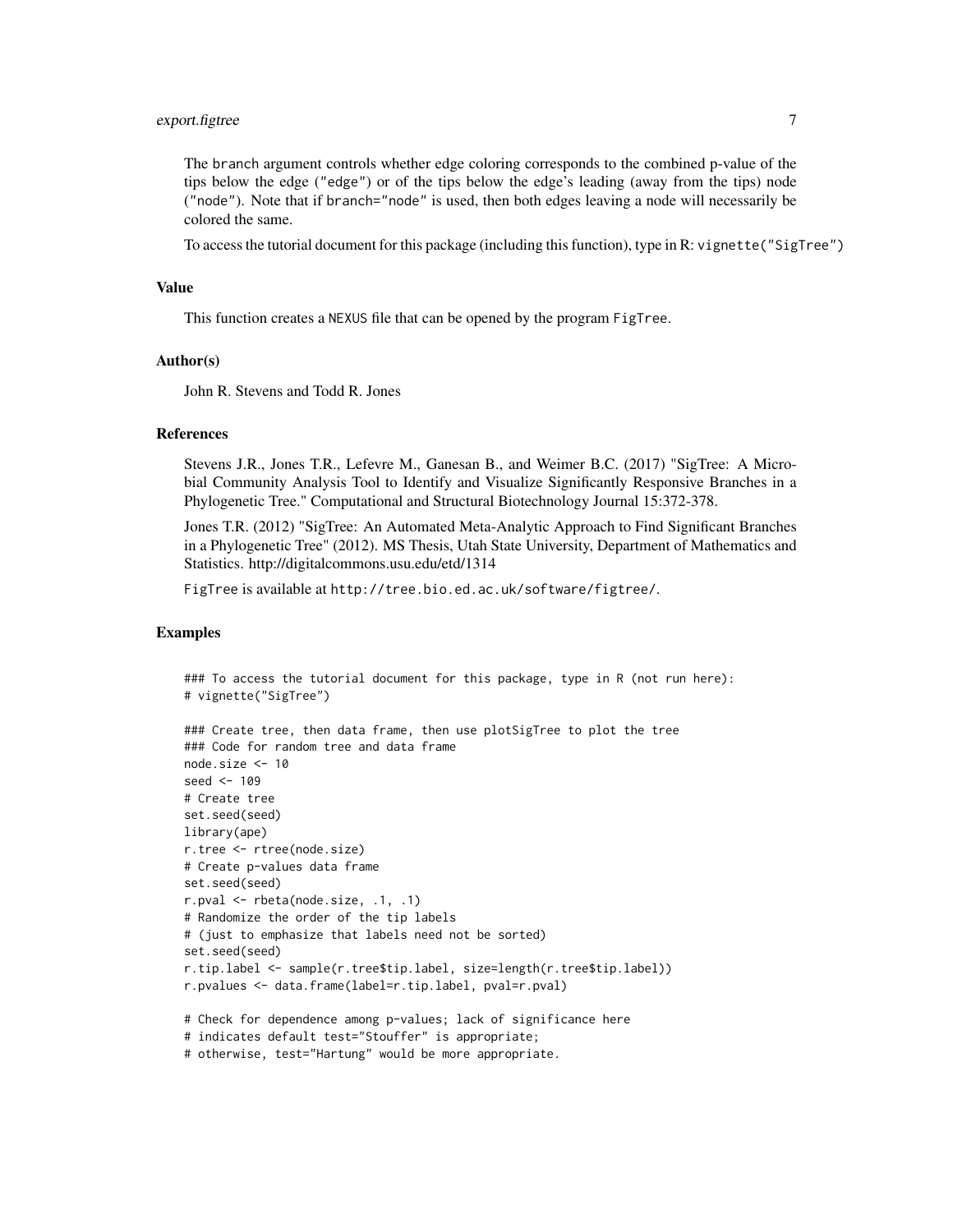```
adonis.tree(r.tree,r.pvalues)
# Export "ExportFigtree1.tre" file that can be opened in FigTree
library(phyext2)
export.figtree(r.tree, r.pvalues, test="Stouffer", file="ExportFigtree1.tre")
```
<span id="page-7-1"></span>export.inherit *Function to produce a CSV file with the p-value for each branch as well as a list of all of the tips in each branch's family*

## Description

export.inherit takes tree and unsorted.pvalues and produces a CSV file (or data frame) with p-values for each branch (including tips) as well as a list of all of the tips that belong to each branch's family (i.e., all of the tips that are descendants of the branch). The p-values are computed based on arguments involving p-value adjustment (for multiple hypothesis testing) and either Stouffer's or Fisher's p-value combination method.

#### Usage

```
export.inherit(tree, unsorted.pvalues, adjust = TRUE, side = 1, method = "hommel",
file = "", test = "Stouffer", frame = FALSE, branch="edge")
```
# Arguments

| tree             | a phylogenetic tree of class phylo.                                                                                                                                                                                                                                                                            |
|------------------|----------------------------------------------------------------------------------------------------------------------------------------------------------------------------------------------------------------------------------------------------------------------------------------------------------------|
| unsorted.pvalues |                                                                                                                                                                                                                                                                                                                |
|                  | a data frame (or matrix) with tip labels in column 1 and p-values in column 2.<br>The tip labels must correspond to the tip labels in tree.                                                                                                                                                                    |
| adjust           | a logical argument that controls whether there is p-value adjustment performed<br>(TRUE) or not (FALSE).                                                                                                                                                                                                       |
| side             | a numerical argument that takes values 1 and 2, depending on whether the p-<br>values in unsorted. pvalues are 1-sided or 2-sided, respectively. Only used in<br>$p$ -value adjustment if adjust = TRUE.                                                                                                       |
| method           | one of the p-value adjustment methods (used for multiple-hypothesis testing)<br>found in p.adjust.methods ("holm", "hochberg", "hommel", "BH", "bonferroni",<br>"BY", "fdr", and "none"). See help for p. adjust for more details on these<br>methods. method is only used if adjust $=$ TRUE.                 |
| file             | the file path for the CSV file to be written to. If frame=TRUE, no CSV file is<br>created. If frame=FALSE, a CSV file will only be created if file is specified.                                                                                                                                               |
| test             | a character string taking on "Hartung", "Stouffer", or "Fisher". This is<br>the p-value combination method that will be used. In most cases, "Stouffer"<br>will be most appropriate, unless adonis. tree indicates significant evidence of<br>dependence among p-values, in which case "Hartung" is preferred. |

<span id="page-7-0"></span>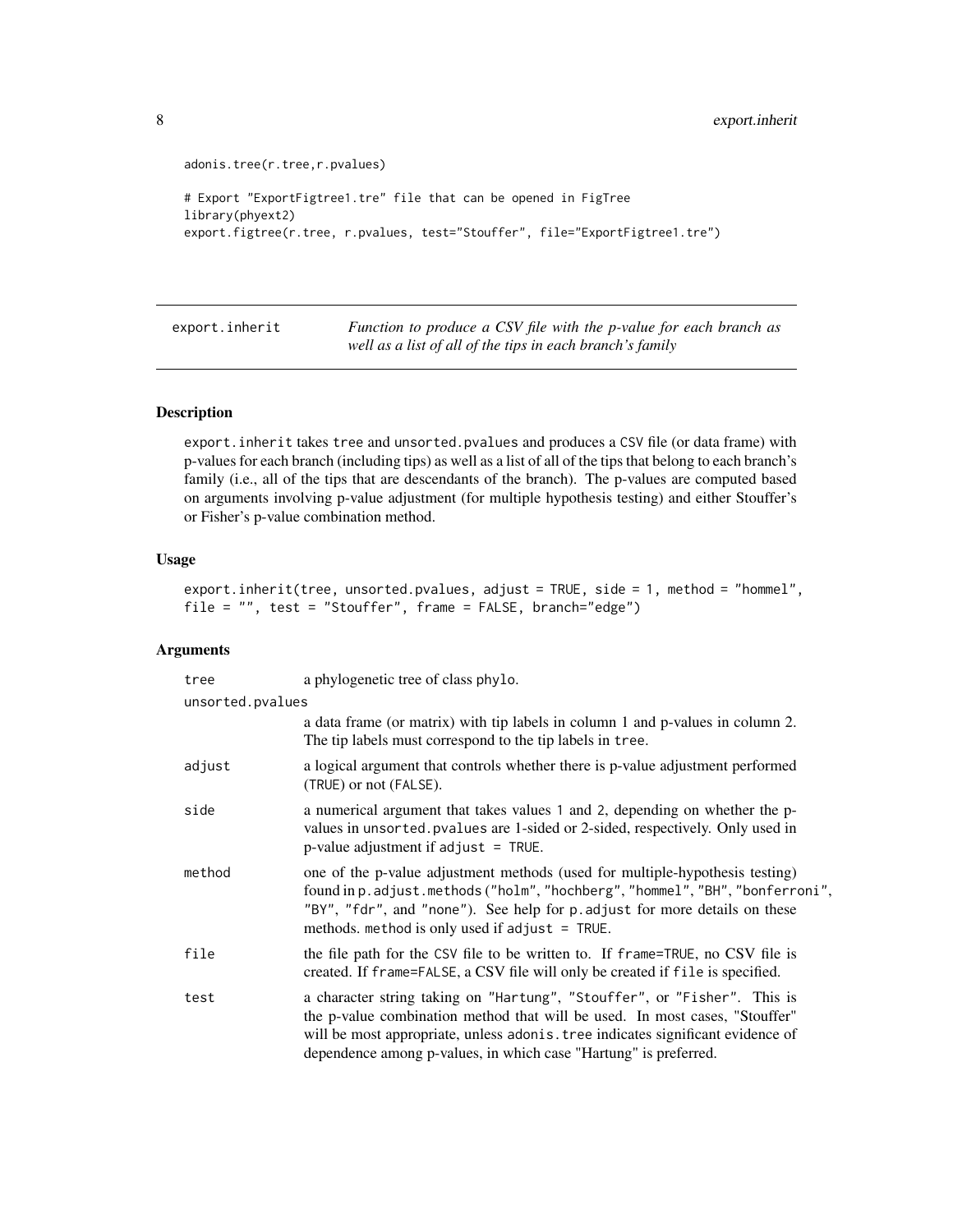# export.inherit 9

| frame  | a logical argument that controls whether or not to return (in R) the resulting<br>data. frame object. If FALSE, file must be specified.                                                                                                                                                                                                                 |
|--------|---------------------------------------------------------------------------------------------------------------------------------------------------------------------------------------------------------------------------------------------------------------------------------------------------------------------------------------------------------|
| branch | a character controlling branch definition: "edge" and "node" are the only op-<br>tions. This does not affect statistical methods, only the colors used in edge<br>coloring. Prior to package version 1.2, only branch="node" was implemented.<br>The edge and node numbering is internal to class phylo, and are not necessarily<br>sequential numbers. |

#### Details

The tip labels of tree (accessed via tree\$tip.label) must have the same names (and the same length) as the tip labels in unsorted.pvalues, but may be in a different order. The p-values in column 2 of unsorted.pvalues obviously must be in the  $[0, 1]$  range. export.inherit assumes that each internal node has exactly two descendants. It also assumes that each internal node has a lower number than each of its ancestors (excluding tips).

To access the tutorial document for this package (including this function), type in R: vignette("SigTree")

#### Value

This function produces a CSV file; alternatively, if frame=TRUE, this function will return a data. frame object.

#### Author(s)

John R. Stevens and Todd R. Jones

## References

Stevens J.R., Jones T.R., Lefevre M., Ganesan B., and Weimer B.C. (2017) "SigTree: A Microbial Community Analysis Tool to Identify and Visualize Significantly Responsive Branches in a Phylogenetic Tree." Computational and Structural Biotechnology Journal 15:372-378.

Jones T.R. (2012) "SigTree: An Automated Meta-Analytic Approach to Find Significant Branches in a Phylogenetic Tree" (2012). MS Thesis, Utah State University, Department of Mathematics and Statistics. http://digitalcommons.usu.edu/etd/1314

#### Examples

```
### To access the tutorial document for this package, type in R (not run here):
# vignette("SigTree")
```

```
### Create tree, then data frame, then use plotSigTree to plot the tree
### Code for random tree and data frame
node.size <- 10
seed <- 109
# Create tree
set.seed(seed);
library(ape)
r.tree <- rtree(node.size)
# Create p-values data frame
set.seed(seed)
```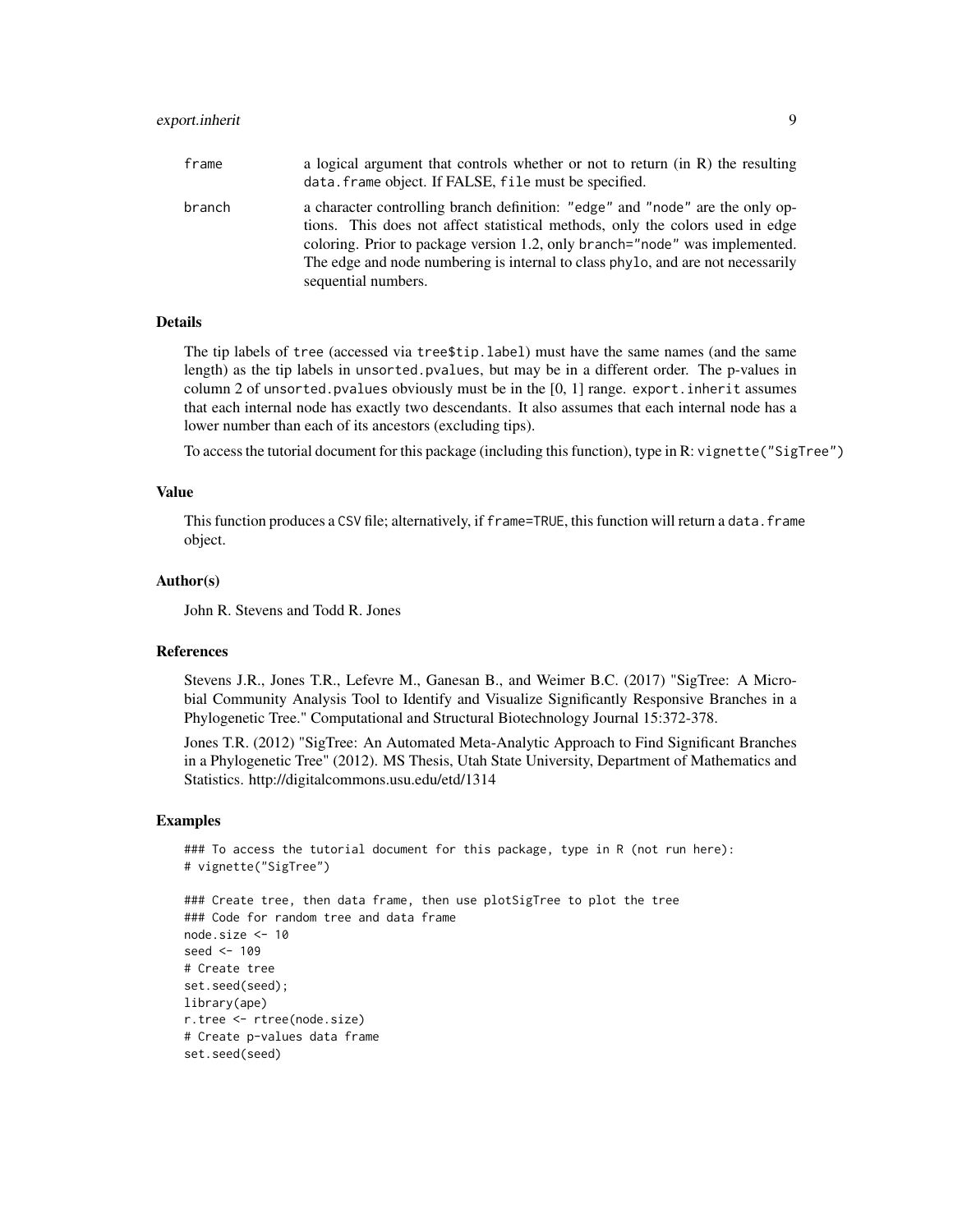```
r.pval <- rbeta(node.size, .1, .1)
# Randomize the order of the tip labels
# (just to emphasize that labels need not be sorted)
set.seed(seed)
r.tip.label <- sample(r.tree$tip.label, size=length(r.tree$tip.label))
r.pvalues <- data.frame(label=r.tip.label, pval=r.pval)
# Check for dependence among p-values; lack of significance here
# indicates default test="Stouffer" is appropriate;
# otherwise, test="Hartung" would be more appropriate.
adonis.tree(r.tree,r.pvalues)
# Create CSV file called "ExportInherit1.csv"
export.inherit(r.tree, r.pvalues, test="Stouffers", file="ExportInherit1.csv")
# Look at resulting file in R -- see package vignette
f <- export.inherit(r.tree, r.pvalues, test="Stouffers", frame=TRUE)
f
```

| p2.p1 | Function to convert two-tailed p-values to one-tailed, for use by other |
|-------|-------------------------------------------------------------------------|
|       | <i>SigTree functions.</i>                                               |

#### Description

p2.p1 takes vectors p (representing two-sided p-values of null: Mean2=Mean1) and diff (representing Mean2-Mean1) and computes one-tailed p-values. One-tailed p-values are used by other SigTree functions, primarily plotSigTree, export.figtree, and export.inherit.

#### Usage

p2.p1(p,diff)

#### Arguments

| p    | vector of two-tailed p-values, corresponding to a test of null: Mean2=Mean1.                    |
|------|-------------------------------------------------------------------------------------------------|
| diff | vector of differences Mean2-Mean1, or a vector of the signs of the Mean2-<br>Mean1 differences. |

#### Details

This function has application when multiple tests (as at multiple OTUs) of some intervention have been performed, such as comparing the mean of a treatment 2 with the mean of a treatment 1. The resulting two-sided p-values can be converted to one-sided p-values, so that the tools of the SigTree package are applicable.

To access the tutorial document for this package (including this function), type in R: vignette("SigTree")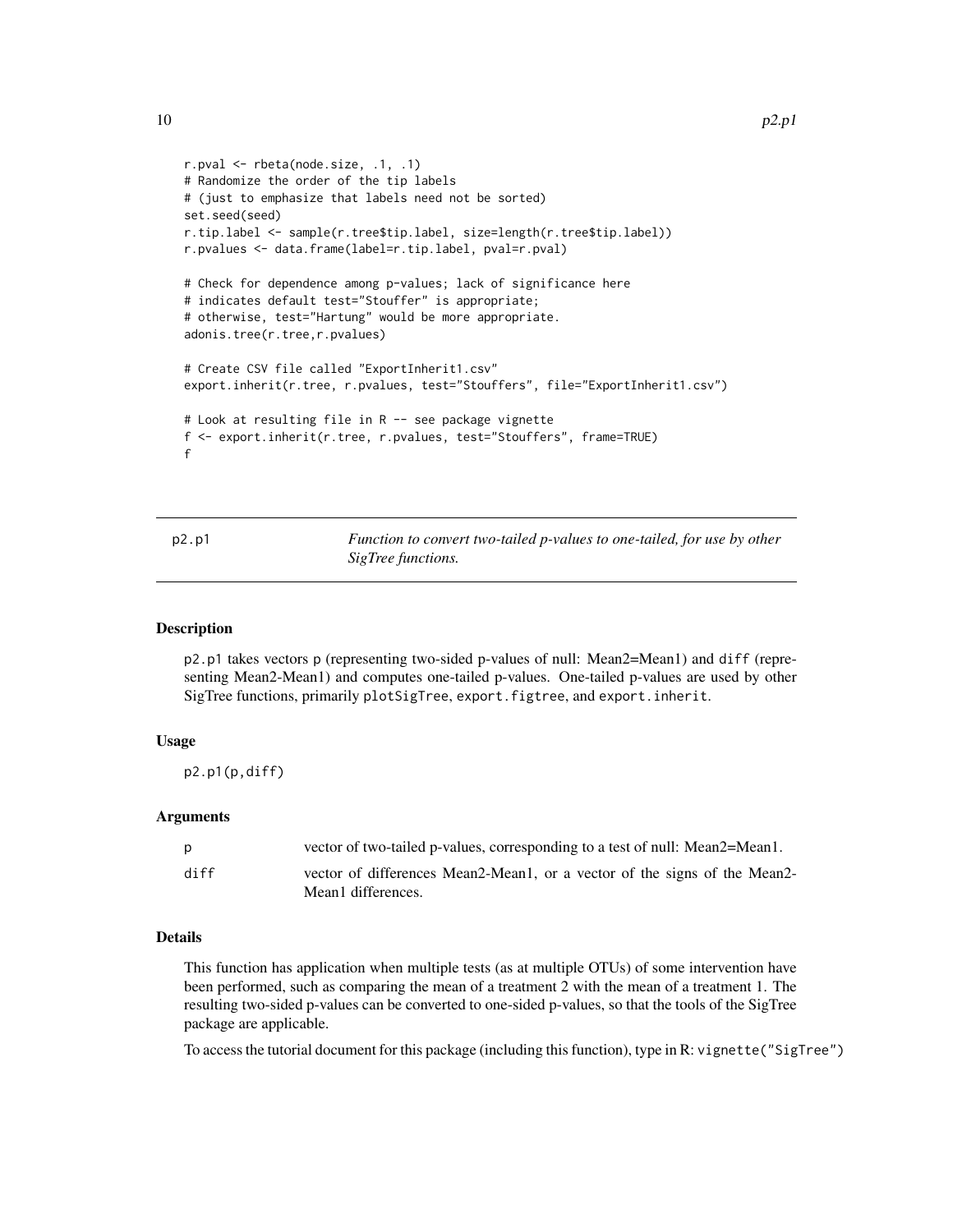# Value

This function produces a vector of one-sided p-values, corresponding to a test of null: Mean2=Mean1 vs. alternative: Mean2>Mean1.

#### Author(s)

John R. Stevens and Todd R. Jones

#### References

Stevens J.R., Jones T.R., Lefevre M., Ganesan B., and Weimer B.C. (2017) "SigTree: A Microbial Community Analysis Tool to Identify and Visualize Significantly Responsive Branches in a Phylogenetic Tree." Computational and Structural Biotechnology Journal 15:372-378.

Jones T.R. (2012) "SigTree: An Automated Meta-Analytic Approach to Find Significant Branches in a Phylogenetic Tree" (2012). MS Thesis, Utah State University, Department of Mathematics and Statistics. http://digitalcommons.usu.edu/etd/1314

## Examples

### To access the tutorial document for this package, type in R (not run here): # vignette('SigTree')

```
## Assume 10 OTUs are measured in each of
## 20 subjects receiving treatment 2, and
## 15 subjects receiving treatment 1.
## For each OTU, test null: Mean2=Mean1
## using a Wilcoxon Rank Sum test.
## Simulate data, and obtain p-values and differences
set.seed(1234)
library(MASS)
X2 <- mvrnorm(n=20, mu=runif(10), Sigma=diag(10))
X1 <- mvrnorm(n=15, mu=runif(10), Sigma=diag(10))
p1.orig \leq p2 \leq diff \leq rep(NA, 10)
for(i in 1:10)
{
    p1.orig[i] <- wilcox.test(X1[,i],X2[,i],
       alt='less', exact=FALSE)$p.value
    p2[i] <- wilcox.test(X1[,i],X2[,i],
       exact=FALSE)$p.value
    diff[i] \leftarrow mean(X2[,i]) - mean(X1[,i])
 }
```

```
## Convert two-sided p-values to one-sided
p1.new < -p2.p1(p2,diff)
```

```
## Compare with 'original' one-sided p-values
plot(p1.new,p1.orig); abline(0,1)
```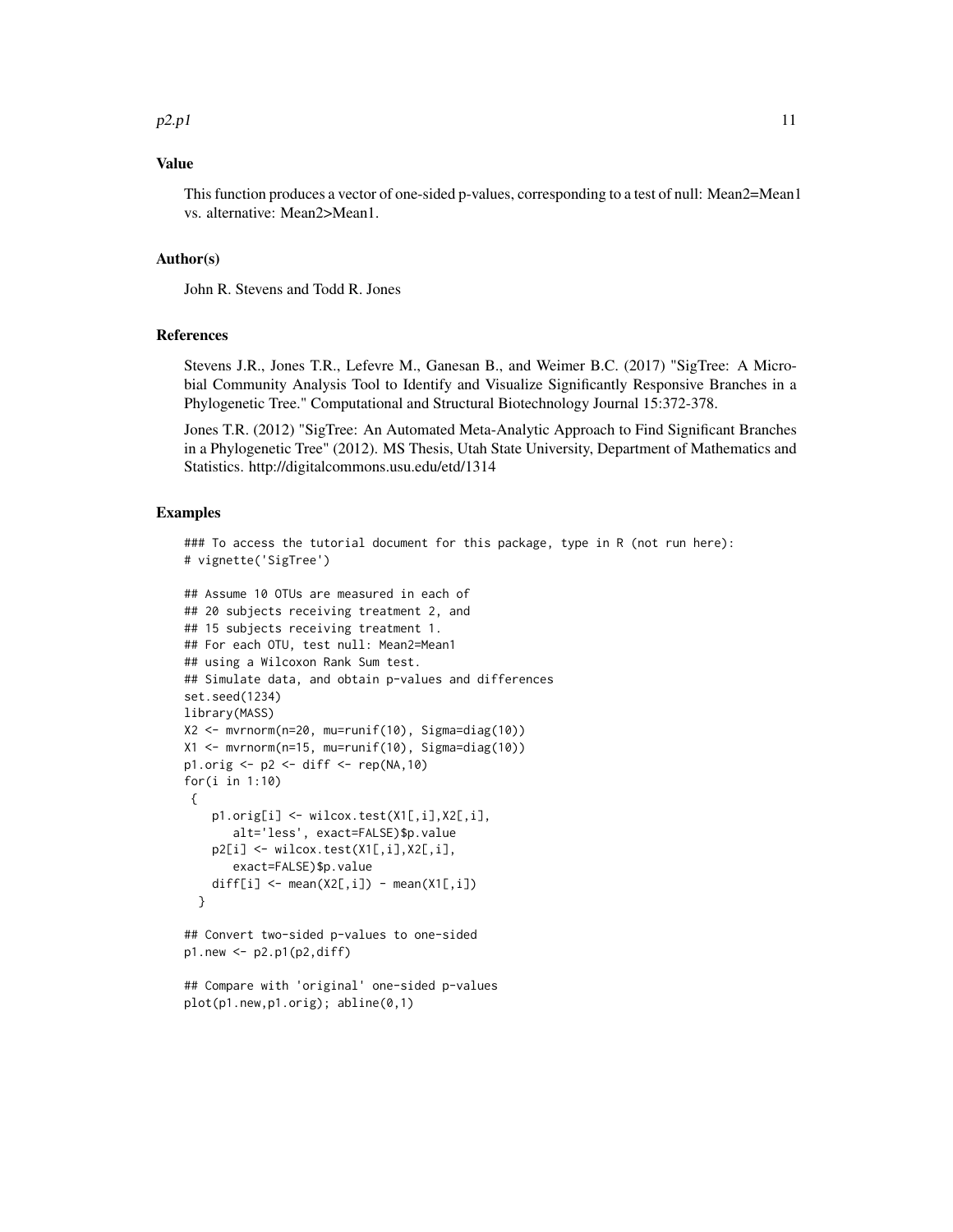<span id="page-11-1"></span><span id="page-11-0"></span>plotSigTree *Function to plot the phylogenetic tree in R with branches (tips) colored according to significance of families of p-values (tips' p-values)*

# Description

plotSigTree takes tree and unsorted.pvalues and computes p-values for each branch (family of tips) and colors the corresponding descendant branches. It computes the p-values based on arguments involving p-value adjustment (for multiple hypothesis testing) and either Hartung's, Stouffer's, or Fisher's p-value combination method. There are arguments that allow for the customization of the p-value cutoff ranges as well as the colors to be used in the coloring of the branches.

#### Usage

```
plotSigTree(tree, unsorted.pvalues, adjust=TRUE, side=1,
method="hommel", p.cutoffs=ifelse(rep(side==1, ifelse(side==1, 6, 3)),
c(.01, .05, .1, .9, .95, .99), c(.01, .05, .1)),pal=ifelse(rep(side==1, ifelse(side==1, 1, length(p.cutoffs)+1)),
"RdBu", rev(brewer.pal(length(p.cutoffs)+1,"Reds"))),
test="Stouffer", branch.label=FALSE, tip.color=TRUE, edge.color=TRUE,
tip.label.size=1, branch.label.size=1, type="fan",
use.edge.length=TRUE, edge.width=1, branch="edge",
root.edge=ifelse(type=="fan",FALSE,TRUE),
branch.label.frame="none")
```
#### Arguments

| tree             | a phylogenetic tree of class phylo.                                                                                                                                                                                                                                                             |  |
|------------------|-------------------------------------------------------------------------------------------------------------------------------------------------------------------------------------------------------------------------------------------------------------------------------------------------|--|
| unsorted.pvalues |                                                                                                                                                                                                                                                                                                 |  |
|                  | a data frame (or matrix) with tip labels in column 1 and p-values in column 2.<br>The tip labels must correspond to the tip labels in tree.                                                                                                                                                     |  |
| adjust           | a logical argument that controls whether there is p-value adjustment performed<br>(TRUE) or not (FALSE).                                                                                                                                                                                        |  |
| side             | a numerical argument that takes values 1 and 2, depending on whether the p-<br>values in unsorted. pvalues are 1-sided or 2-sided, respectively. Only used in<br>p-value adjustment if $adjust = TRUE$ .                                                                                        |  |
| method           | one of the p-value adjustment methods (used for multiple-hypothesis testing)<br>found in p. adjust.methods ("holm", "hochberg", "hommel", "BH", "bonferroni",<br>"BY", "fdr", and "none"). See help for p. adjust for more details on these<br>methods. method is only used if adjust $=$ TRUE. |  |
| p.cutoffs        | a vector of increasing $p$ -value cutoffs (excluding 0 and 1) to determine the ranges<br>of p-values used in the coloring of the branches.                                                                                                                                                      |  |
| pal              | one of the palettes from the RColorBrewer package (see brewer.pal.info for<br>a list) or a vector of hexadecimal colors (or other valid R colors). These are the<br>colors that are used to color the branches. The first color corresponds to the first<br>range in p.cutoffs and so on.       |  |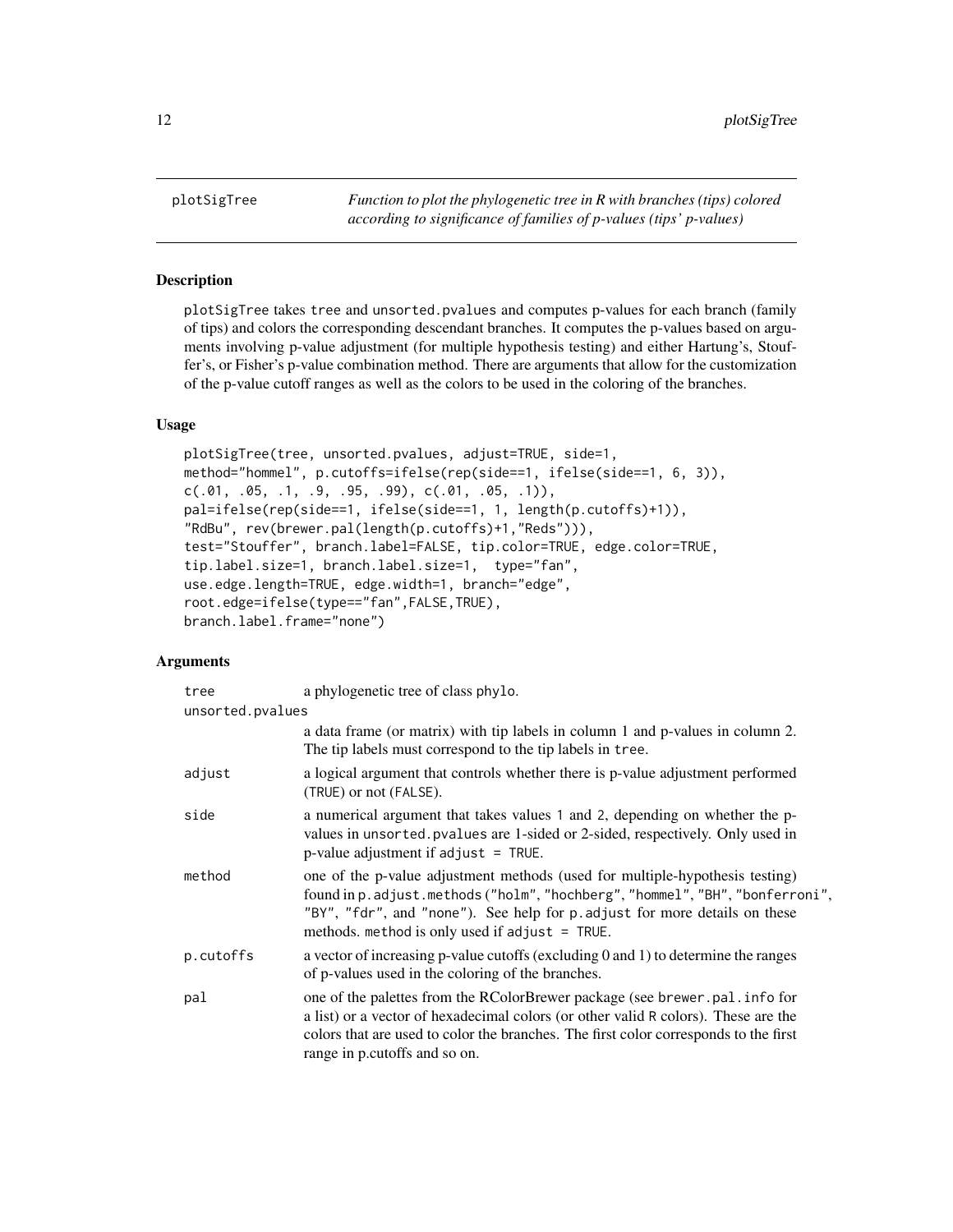| test               | a character string taking on "Hartung", "Stouffer", or "Fisher". This is<br>the p-value combination method that will be used. In most cases, "Stouffer"<br>will be most appropriate, unless adonis. tree indicates significant evidence of<br>dependence among p-values, in which case "Hartung" is preferred.                                                                                                                        |  |
|--------------------|---------------------------------------------------------------------------------------------------------------------------------------------------------------------------------------------------------------------------------------------------------------------------------------------------------------------------------------------------------------------------------------------------------------------------------------|--|
| branch.label       | a logical argument that controls whether the branches are labeled (TRUE) or not<br>(FALSE). This results in either edges or nodes being labeled, depending on the<br>branch argument. The edge and node labeling is internal to class phylo, and<br>are not necessarily sequential numbers. When branch="edge" is used, the tip<br>edges are not labeled (to avoid clutter). Branch labels match those returned by<br>export.inherit. |  |
| tip.color          | a logical argument that controls whether the tips are colored (TRUE) or not<br>(FALSE).                                                                                                                                                                                                                                                                                                                                               |  |
| edge.color         | a logical argument that controls whether the edges are colored (TRUE) or not<br>(FALSE).                                                                                                                                                                                                                                                                                                                                              |  |
|                    | tip.label.size a numerical argument that controls the (cex) size of the text of the tip labels.                                                                                                                                                                                                                                                                                                                                       |  |
| branch.label.size  |                                                                                                                                                                                                                                                                                                                                                                                                                                       |  |
|                    | a numerical argument that controls the (cex) size of the text of the branch labels<br>(see branch. label argument).                                                                                                                                                                                                                                                                                                                   |  |
| type               | a character string that controls which type of plot will be produced. Possible<br>values are "phylogram", "cladogram", "fan", "unrooted", and "radial".<br>See plot.phylo.                                                                                                                                                                                                                                                            |  |
| use.edge.length    |                                                                                                                                                                                                                                                                                                                                                                                                                                       |  |
|                    | a logical argument that uses the original edge lengths from tree (TRUE) or not<br>(FALSE). This has no effect if tree does not have edge lengths defined to be-<br>gin with. Can be affected by root.edge, depending on type (see root.edge<br>below).                                                                                                                                                                                |  |
| edge.width         | a numeric vector controlling width of plotted edges. This is passed to (plot.phylo).                                                                                                                                                                                                                                                                                                                                                  |  |
| branch             | a character controlling branch definition: "edge" and "node" are the only op-<br>tions. This does not affect statistical methods, only the colors used in edge<br>coloring. Prior to package version 1.2, only branch="node" was implemented.                                                                                                                                                                                         |  |
| root.edge          | a logical argument that controls whether the root edge is plotted (TRUE) or<br>not (FALSE). Note that root.edge=TRUE forces use.edge.length=FALSE when<br>type is "phylogram", "cladogram", "fan", or "unrooted".                                                                                                                                                                                                                     |  |
| branch.label.frame |                                                                                                                                                                                                                                                                                                                                                                                                                                       |  |
|                    | a character controlling the frame around the branch labels (only used when<br>branch. label=TRUE). Only options "none", "circ", and "rect" are supported.                                                                                                                                                                                                                                                                             |  |

# Details

The tip labels of tree (accessed via tree\$tip.label) must have the same names (and the same length) as the tip labels in unsorted.pvalues, but may be in a different order. The p-values in column 2 of unsorted.pvalues obviously must be in the [0, 1] range. p.cutoffs takes values in the  $(0, 1)$  range. The default value for p. cutoffs is  $c(0.01, 0.05, 0.1, 0.9, 0.95, 0.99)$  if side is 1 and c(0.01, 0.05, 0.1) if side is 2. Thus, the ranges (when side is 1) are: [0, .01], (.01, .05], ..., (.99, 1]. These ranges correspond to the colors specified in pal. P-values in the [0, .01] range correspond to the left-most color if pal is a palette (view this via display.brewer.pal $(x, pal)$ )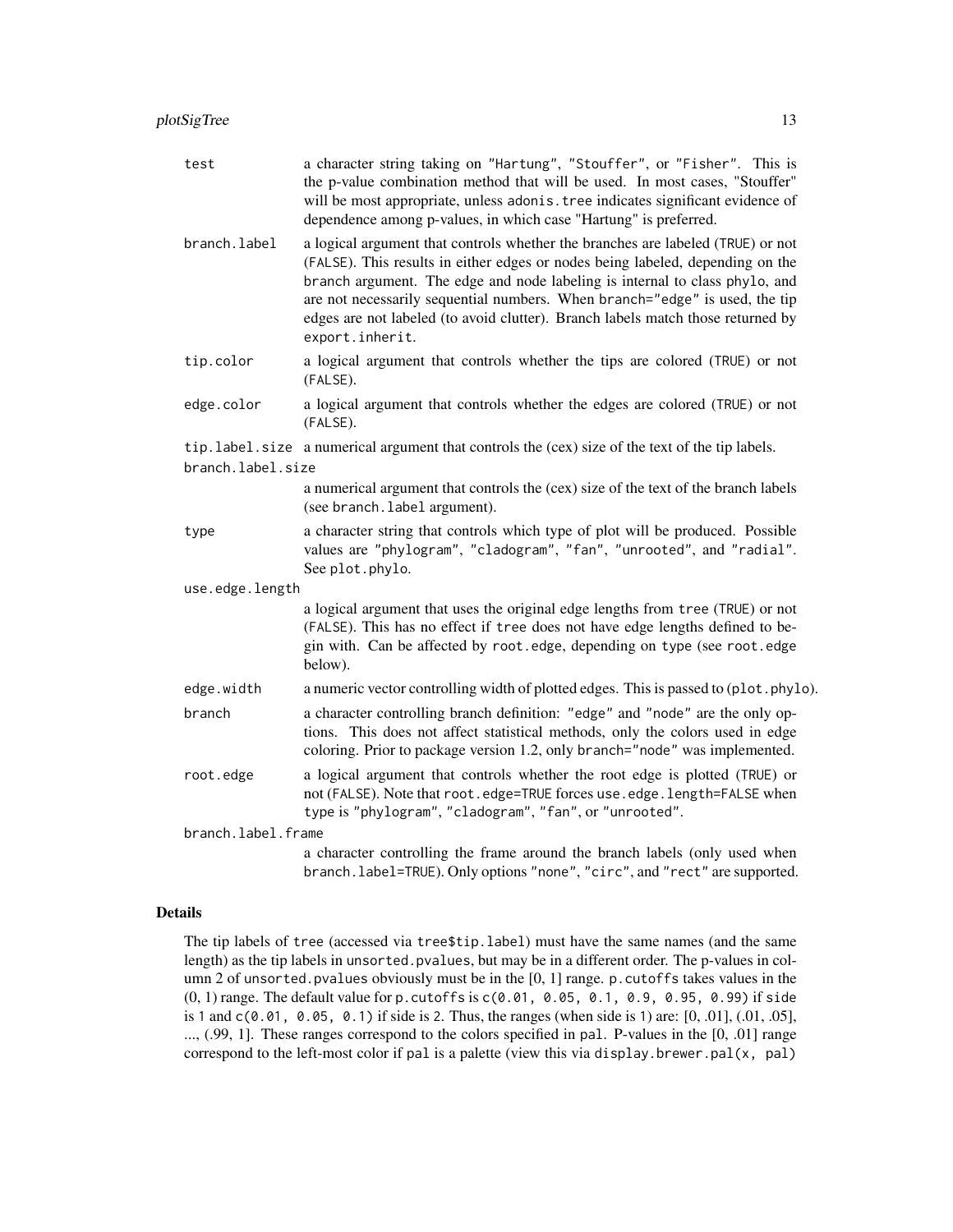- where x is the number of colors to be used) or the first value in the vector if pal is a vector of colors. If pal is a vector of colors, then the length of pal should be one greater than the length of p.cutoffs. In other words, its length must be the same as the number of p-value ranges. An example of a color in hexadecimal format is "#B2182B". The default value of pal is "RdBu" (a divergent palette of reds and blues, with reds corresponding to small p-values) if side is 1 and the reverse of "Reds" (a sequential palette) if side is 2. The sequential palettes in RColorBrewer go from light to dark, so "Reds" is reversed so that the dark red corresponds to small p-values. It probably makes more sense to use a divergent palette when using 1-sided p-values and a sequential palette (reversed) when using 2-sided p-values. To create a vector of reversed colors from a palette with x number of colors and "PaletteName" as the name of the palette, use rev(brewer.pal(x, "PaletteName")). use.edge.length may be useful to get a more uniformly-shaped tree. plotSigTree assumes that each internal node has exactly two descendants. It also assumes that each internal node has a lower number than each of its ancestors (excluding tips).

The branch argument controls whether edge coloring corresponds to the combined p-value of the tips below the edge ("edge") or of the tips below the edge's leading (away from the tips) node ("node"). Note that if branch="node" is used, then both edges leaving a node will necessarily be colored the same.

To access the tutorial document for this package (including this function), type in R: vignette("SigTree")

#### Value

This function produces a phylogenetic tree plot.

#### **Note**

Extensive discussion of methods developed for this package are available in Jones (2012). In that reference, (and prior to package version number 1.1), this plotSigTree function was named plot.color; the name change was made to resolve S3 class issues.

For purposes of acknowledgments, it is worth noting here that the plotting done by plotSigTree relies internally on tools of the ape package (Paradis et al., 2004 Bioinformatics 20:289-290). To accomodate edge-specific coloring (as with the branch="edge" option), some of these ape package tools were adapted and re-named in the SigTree package. Specifically, see ?plotphylo2 and ?circularplot2.

#### Author(s)

John R. Stevens and Todd R. Jones

#### References

Stevens J.R., Jones T.R., Lefevre M., Ganesan B., and Weimer B.C. (2017) "SigTree: A Microbial Community Analysis Tool to Identify and Visualize Significantly Responsive Branches in a Phylogenetic Tree." Computational and Structural Biotechnology Journal 15:372-378.

Jones T.R. (2012) "SigTree: An Automated Meta-Analytic Approach to Find Significant Branches in a Phylogenetic Tree" (2012). MS Thesis, Utah State University, Department of Mathematics and Statistics. http://digitalcommons.usu.edu/etd/1314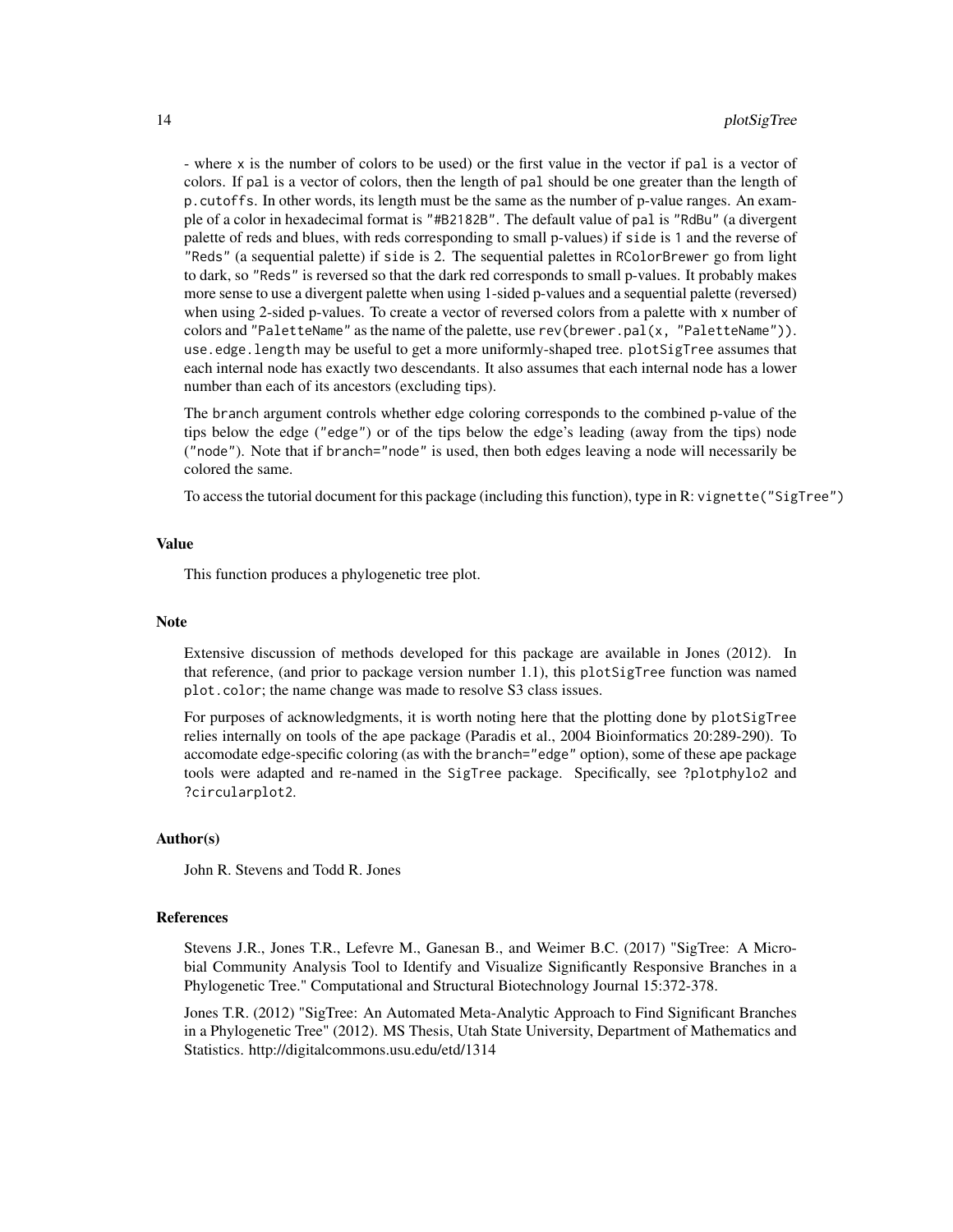# <span id="page-14-0"></span>SigTree.other 15

#### Examples

```
### To access the tutorial document for this package, type in R (not run here):
# vignette('SigTree')
### Create tree, then data frame, then use plotSigTree to plot the tree
### Code for random tree and data frame
node.size <- 10
seed <- 109
# Create tree
set.seed(seed);
library(ape)
r.tree <- rtree(node.size)
# Create p-values data frame
set.seed(seed)
r.pval <- rbeta(node.size, .1, .1)
# Randomize the order of the tip labels
# (just to emphasize that labels need not be sorted)
set.seed(seed)
r.tip.label <- sample(r.tree$tip.label, size=length(r.tree$tip.label))
r.pvalues <- data.frame(label=r.tip.label, pval=r.pval)
# Check for dependence among p-values; lack of significance here
# indicates default test="Stouffer" is appropriate;
# otherwise, test="Hartung" would be more appropriate.
adonis.tree(r.tree,r.pvalues)
# Plot tree in default 'fan' type, with branches labeled
plotSigTree(r.tree, r.pvalues, edge.width=4, branch.label=TRUE)
# Plot tree in 'phylogram' type, with branch labels circled
plotSigTree(r.tree, r.pvalues, edge.width=4, branch.label=TRUE,
  type='phylo', branch.label.frame='circ')
# Plot tree in 'phylogram' type, with branch labels circled,
# and assuming original p-values were for 2-sided test
plotSigTree(r.tree, r.pvalues, edge.width=4, branch.label=TRUE,
  type='phylo', branch.label.frame='circ', side=2)
# Plot tree in 'phylogram' type, with branch labels boxed;
# also give custom significance thresholds, and use
# a Purple-Orange palette (dark purple for low p-vals
# to dark orange for high p-vals)
plotSigTree(r.tree, r.pvalues, edge.width=4, branch.label=TRUE,
  type='phylo', branch.label.frame='rect',
  p.cutoffs=c(.01,.025,.975,.99), pal='PuOr')
```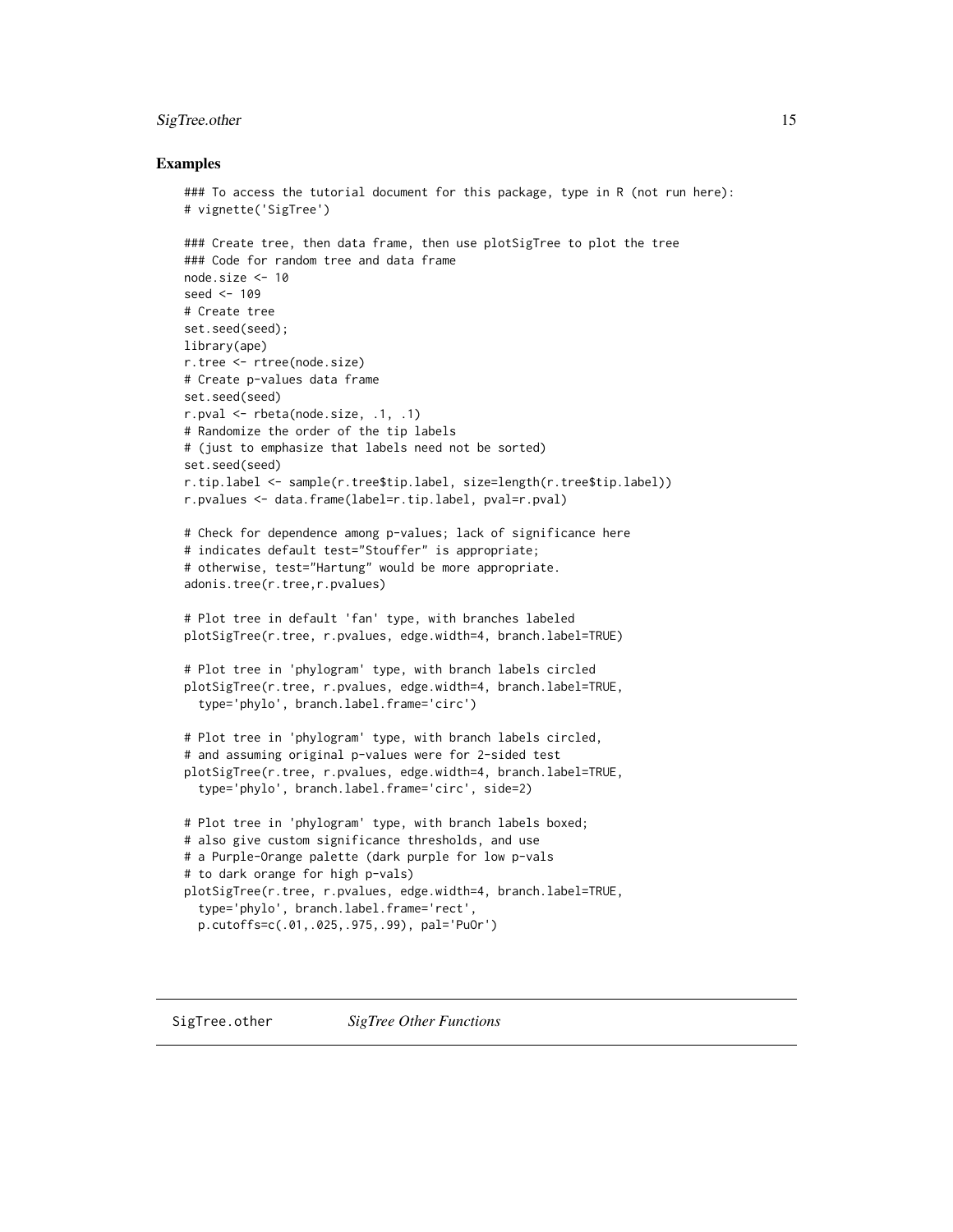# Description

Internal functions used by the main functions of SigTree (plotSigTree, export.figtree, and export.inherit):

| num.edges          | determine the number of edges in tree                                                                |
|--------------------|------------------------------------------------------------------------------------------------------|
| num.tips           | determine the number of tips in tree                                                                 |
| num.internal.nodes | determine the number of nodes in tree                                                                |
| num.total.nodes    | determine the number of total nodes (internal + tips) in tree                                        |
| srt.pvalues        | sort unsorted. pvalues by tip labels (column 1) to be in same order as tip labels in tree            |
| stouffers          | perform Stouffer's Method on a vector of p-values; return one p-value                                |
| fishers            | perform Fisher's Method on a vector of p-values; return one p-value                                  |
| index.matrix       | create matrix to identify the descendants/tips (rows) belonging to each node/family (column)         |
| p.p2.ADJ.p1        | convert 1-sided p-values to 2-sided, perform p-value adjustment (for multiple-hypothesis             |
|                    | testing), and convert back to 1-sided                                                                |
| result             | calculate p-values for each node/edge branch                                                         |
| tip.colors         | determine coloring of each tip                                                                       |
| edge.colors        | determine coloring of each edge                                                                      |
| plotphylo2         | (based on ape package's plot.phylo function); plots tree while allowing for different                |
|                    | edge coloring (root edge when type="fan", and different colors for each half of the                  |
|                    | "perpendicular-to-the-root" edges). Prior to package version 1.2, plot. phylo was used instead.      |
|                    | Beginning in package version 1.3 (to attain CRAN compatibility), includes .C calls to copies of four |
|                    | ape .C functions (copied with credit under ape's GPL license).                                       |
| circularplot2      | (based on ape package's circular.plot function) called by phyloplot2 when type="fan"                 |
| hartung            | perform Hartung's Method on a vector of p-values; return one p-value                                 |
|                    |                                                                                                      |

#### Details

It is assumed that each internal node has exactly two descendants. It is also assumed that each internal node has a lower number than each of its ancestors (excluding tips).

To access the tutorial document for this package (including this function), type in R: vignette("SigTree")

#### Note

Extensive discussion of methods developed for this package are available in Jones (2012). In that reference, (and prior to package version number 1.1), the srt.pvalues function was named sort.pvalues (the name change was made to resolve S3 class issues), and plotphylo2 was not available.

### Author(s)

John R. Stevens and Todd R. Jones

#### References

Stevens J.R., Jones T.R., Lefevre M., Ganesan B., and Weimer B.C. (2017) "SigTree: A Microbial Community Analysis Tool to Identify and Visualize Significantly Responsive Branches in a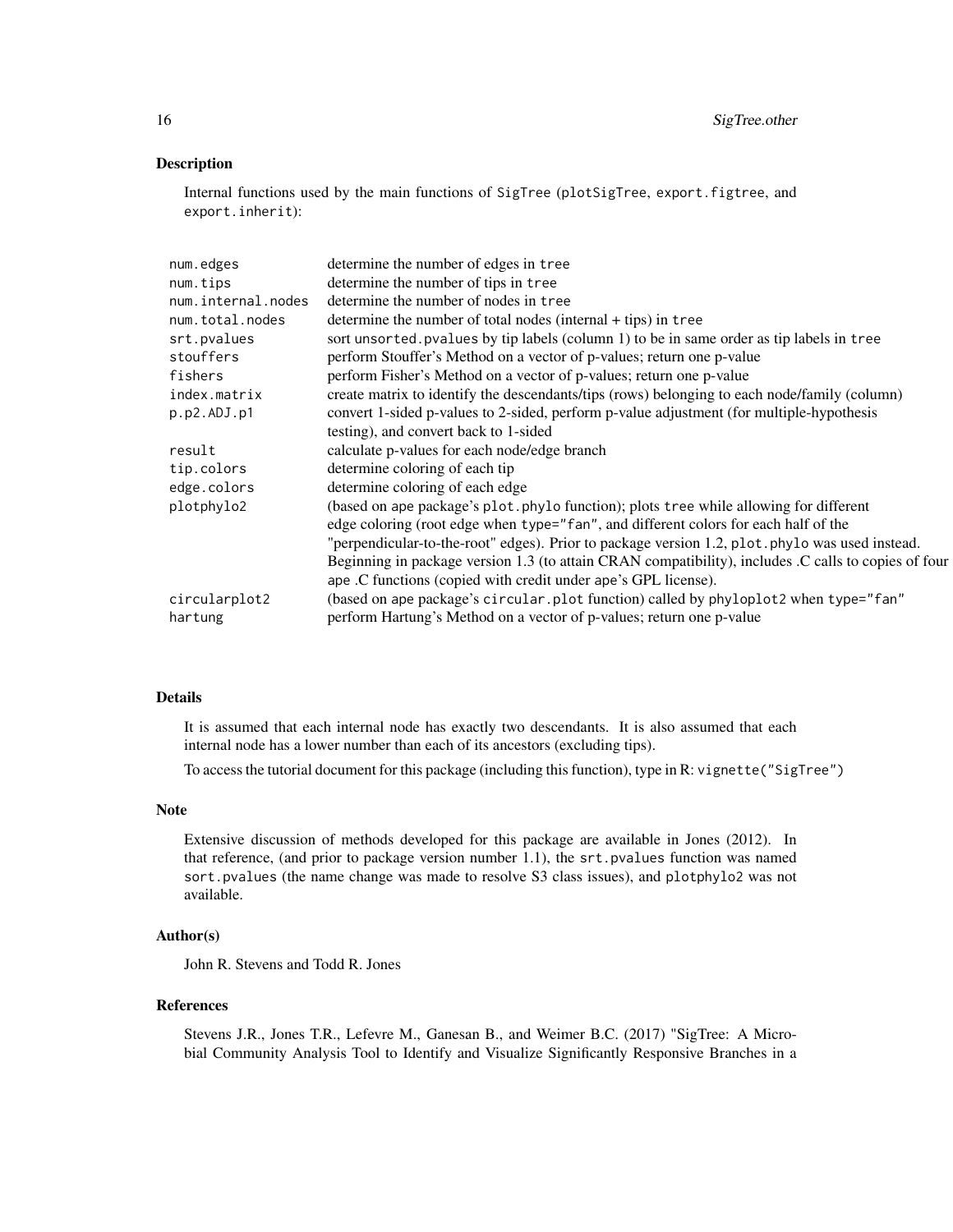# SigTree.other 17

Phylogenetic Tree." Computational and Structural Biotechnology Journal 15:372-378.

Jones T.R. (2012) "SigTree: An Automated Meta-Analytic Approach to Find Significant Branches in a Phylogenetic Tree" MS Thesis, Utah State University, Department of Mathematics and Statistics. http://digitalcommons.usu.edu/etd/1314